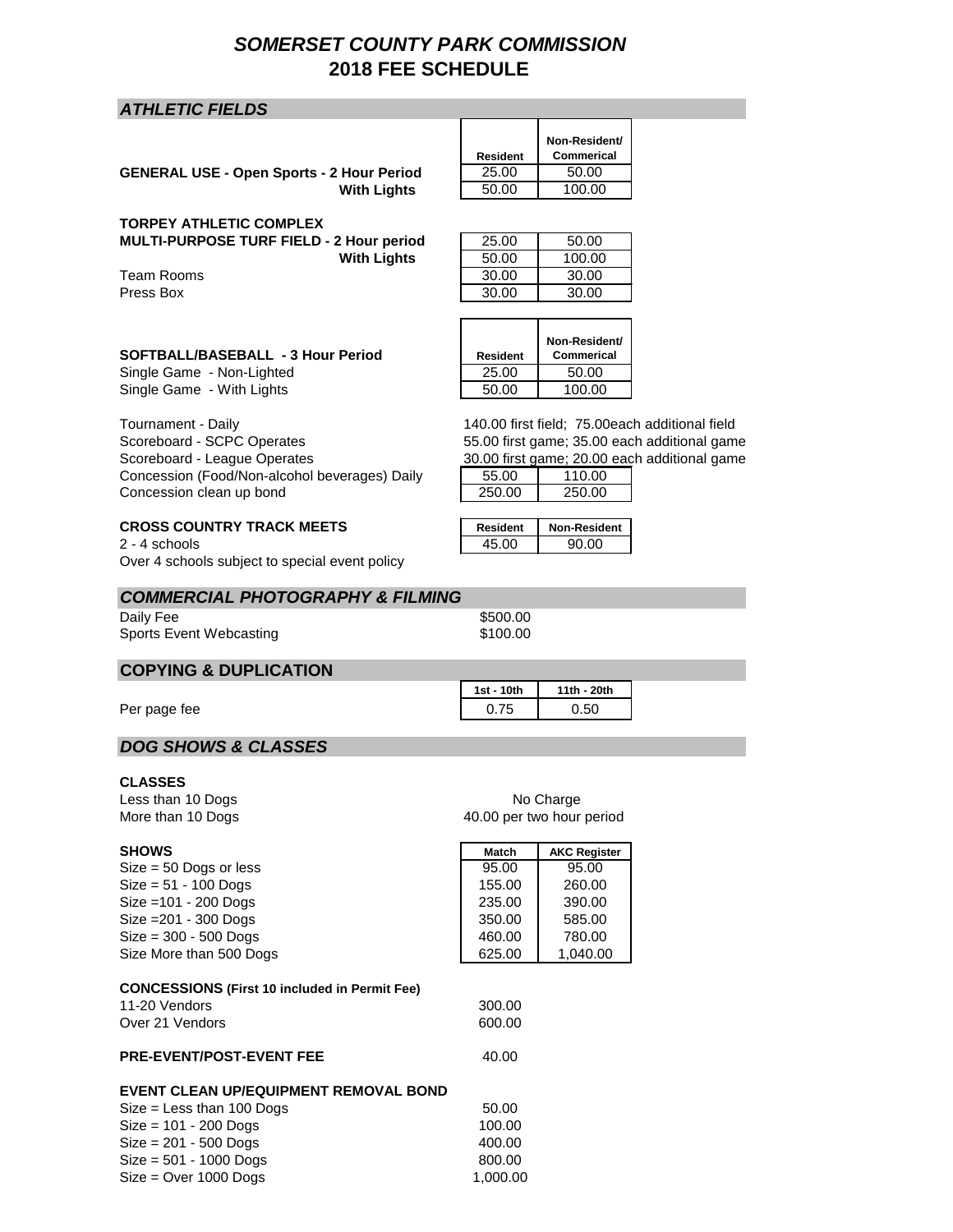# *ENVIRONMENTAL SCIENCE*

#### **COURSE FEES -hourly rate, plus materials** 6.00 7.00

#### **WATERCRAFT PROGRAMS**

#### **CAMPING PROGRAMS**

#### **LONG DISTANCE MULTI-DAY TRIP**

**Educational Time** 

#### **SCHOOL & GROUP PROGRAMS**

Visiting Schools - SCPC Parks, One program title Visiting Schools - SCPC Parks, Two program titles Schools - At school per program title - First Hour Schools - At school per program title - Add. Hour Home Schools Scout/Community Group (Up to 15 people) Scout/Community Group, 16+ people; add/person

#### **BIRTHDAY PARTY**

Two hours - Maximum of 12 people

#### **EDUCATOR WORKSHOPS**

In-Service Training (maximum 25 teachers) 350.00 Off-Site Workshop/Consultation - Up to 15 people 60.00 Off-Site Workshop/Consultation - Over 15 people 5.00 each School Yard Habitat Workshop

#### **HALLOWEEN WALK ADVANCE TICKET SALES**

#### **AWESIM KIDS & ECO-EXPLORERS**

Nine (9) Day Session 648.00 Two (2) Week Session 720.00 Extended Hours Option

#### **GROUNDS PERMIT**

Classes up to 15 participants 60.00 Additional participant, exceeding 15

#### **COUNTY CAPER**

**TRAIL SCRAMBLE**

#### **ECO-EXPLORERS ONE WEEK SESSION**

**ECO-EXPLORERS SPRING BREAK SESSION**

**COYOTE KIDS ONE WEEK SESSION**

| <b>TRIP FEES</b>                                | Student/SR. | <b>Adult</b> |
|-------------------------------------------------|-------------|--------------|
| Half-Day                                        | 20.00       | 25.00        |
| Full Day                                        | 30.00       | 40.00        |
| <b>COURSE FEES -hourly rate, plus materials</b> | 6.00        | 7.00         |
| <b>WATERCRAFT PROGRAMS</b>                      |             | All Ages     |
| Introduction Canoe Workshop                     |             | 14.00        |
| Introduction Kayak Workshop                     |             | 25.00        |
| Short Paddling Trip; 2 - 4 hours                | 30.00       |              |
| Medium Paddling Trip; 4 - 8 hours               | 60.00       |              |
| Long Paddling Trips; 9 - 12 hours               |             | 75.00        |
|                                                 |             |              |

| 65.00 |  |
|-------|--|
|       |  |

| Student/SR.  | Adult        |
|--------------|--------------|
| $5.00/h$ our | $6.00/h$ our |

| <b>In-County</b> | <b>Non-County</b> |
|------------------|-------------------|
| 100.00           | 175.00            |
| 165.00           | 290.00            |
| 125.00           | 225.00            |
| 50.00            | 75.00             |
| 50.00            | 75.00             |
| 35.00            | 50.00             |
| 2.00             | 3.00              |

| <b>Resident</b> | <b>Non-Resident</b> |
|-----------------|---------------------|
| 175 OO          | 250.00              |

# 25.00 per person

6.00 per person

8.50 per person

3.00 per person

20.00 per team

10.00 per person

187.00 per person

360.00 per person

125.00 per person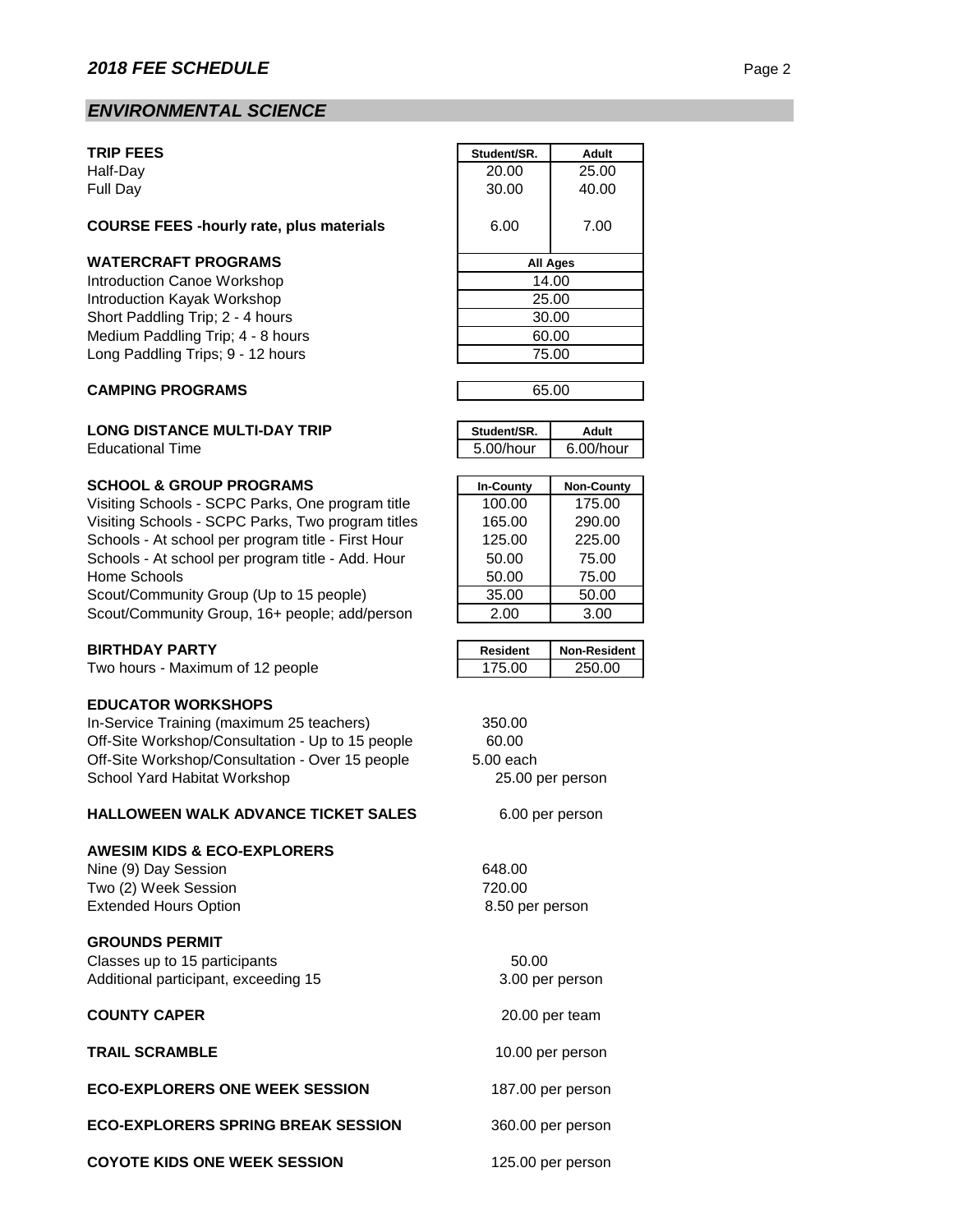# *FLYING FIELD*

|                          | County Youth   County Adult   Non-Resident |       |       |  |
|--------------------------|--------------------------------------------|-------|-------|--|
| <b>ANNUAL USE PERMIT</b> |                                            | 30.00 | 50.00 |  |

# *GARDENS*

|                                                                                                                                                                                                    | In County                                        | <b>Out of County</b>    |
|----------------------------------------------------------------------------------------------------------------------------------------------------------------------------------------------------|--------------------------------------------------|-------------------------|
| <b>SPEAKING FEES - EDUCATIONAL</b>                                                                                                                                                                 | 75.00                                            | 100.00                  |
| <b>TOURS - Colonial Park &amp; Buck Gardens</b><br>Garden Tour - Group of 15 or less<br>Garden Tour - Group of 16 or more                                                                          | 90.00                                            | 7.00 per person         |
| <b>PHOTOGRAPHY &amp; WEDDING CEREMONIES</b><br>Wedding Ceremony (Buck Garden, excluded)<br><b>Wedding Photography</b><br><b>Wedding Photography - Natirar</b><br>Professional Photography / Family | 150.00 per hour/garden<br>150.00 per hour/garden | 95.00 per hour<br>75.00 |
| WORKSHOP/FIELD STUDY PROGRAMS                                                                                                                                                                      | 15.00                                            |                         |
| <b>GROUNDS PERMIT</b><br>Classes up to 15 participants<br>Additional participant, exceeding 15                                                                                                     | 75.00                                            | 3.00 per person         |
| <b>LEONARD J. BUCK GARDEN</b>                                                                                                                                                                      | <b>Non-Profit</b>                                | Other                   |
| <b>ROOM, COURTYARD &amp; DECK RENTAL</b><br>Clean-Up Fee<br>On-Site Audio/Visual Equipment Rental                                                                                                  | 50.00<br>20.00<br>5.00                           | 75.00<br>20.00<br>5.00  |
| <b>GUIDED WALKS - Buck Garden</b><br>Guided Walk (non-group) per person                                                                                                                            |                                                  | 7.00 per person         |

# *GENERAL FACILITIES/AREAS*

**INDIVIDUAL PICNIC TABLE, PARKING & FISHING** No Fee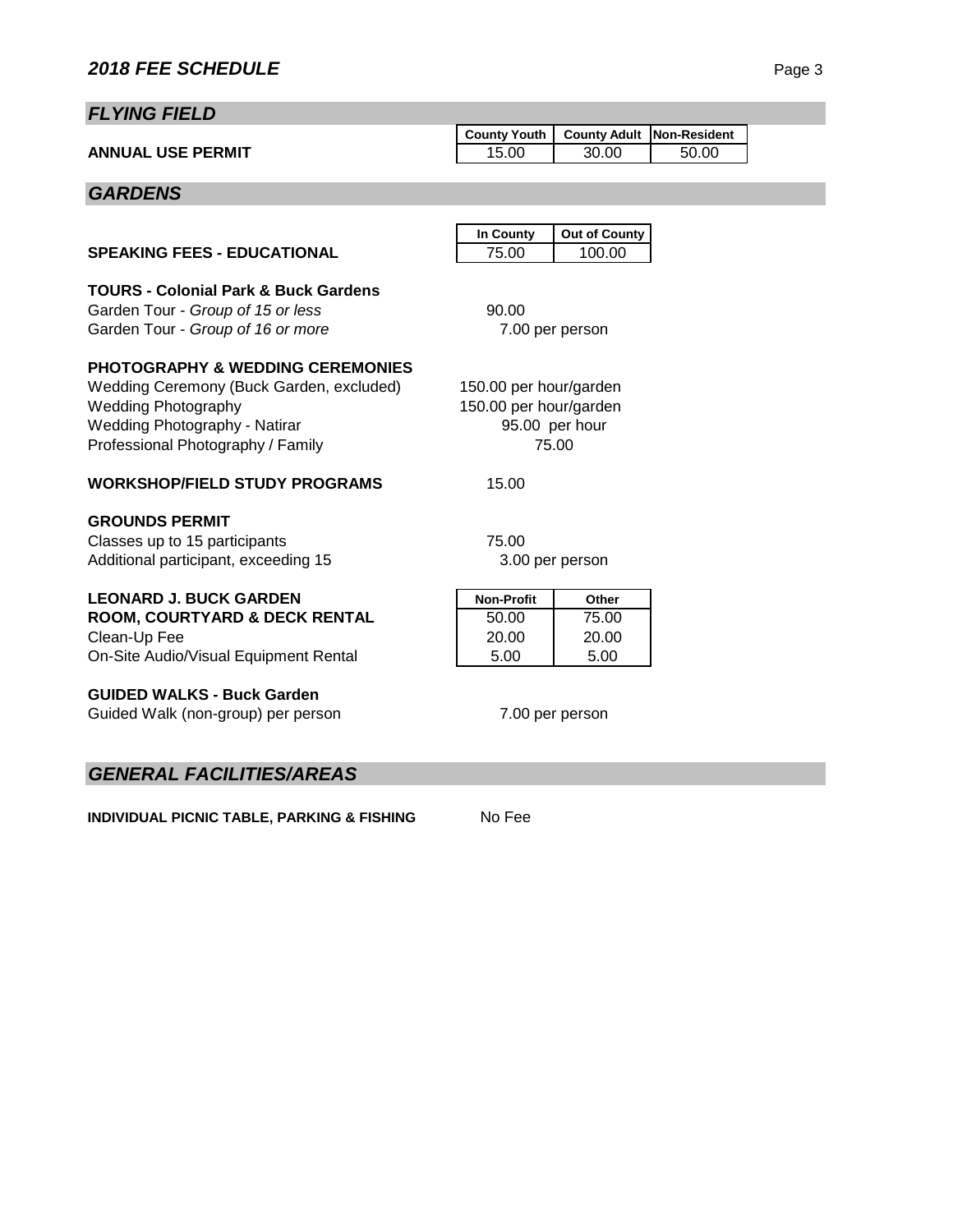# **2018 FEE SCHEDULE** Page 4 *GOLF*

#### **REGISTRATION (ID CARD) Junior Senior Jr. Adult \* Adult NonRes. Jr/Sr NonRes. Adult**

Non-resident Fulltime County Employee \* Junior Adult is ages 19 - 29

#### **League Player Registration Fee**

**Winter Rates (All days) - ALL COURSES**

#### **GREENS FEES - REGULAR Tees & Greens**

 $G$ reen Knoll, Quail Brook, *Spooky Brook, and Warrenbrook* Monday through Friday Saturday, Sunday & Holidays.

| <b>GREENS FEES - Noon to Twilight 9 Holes</b> |  |
|-----------------------------------------------|--|
| Green Knoll, Quail Brook,                     |  |
| <b>Spooky Brook, and Warrenbrook</b>          |  |
| Monday through Friday                         |  |

#### **GREENS FEES - TWILIGHT SPECIAL**

#### $G$ reen Knoll, Quail Brook.

*Spooky Brook, and Warrenbrook* Monday through Friday (Winter - all days) Saturday, Sunday & Holidays.

# **GREENS FEES - SENIOR DISCOUNTS**

#### *All courses*

Monday through Friday (Winter - all days) Ages 75 to 84 (Registered Residents) Ages 85 and older (Registered Residents)

#### **PREPAID GREEN FEES**

**Green Knoll, Quail Brook,** 

*Spooky Brook, and Warrenbrook* Gold Card - Monday through Friday Diamond Card - Weekend & Holidays Platinum Card - Monday through Sunday

| <b>REGISTRATION (ID CARD)</b>         | Junior | Senior | Jr. Adult * | Adult  | NonRes. Jr/Sr | <b>NonRes, Adult</b> |
|---------------------------------------|--------|--------|-------------|--------|---------------|----------------------|
| Annual Fee                            | 40.00  | 40.00  | 50.00       | 55.00  | 315.00        | 340.00               |
| Non-resident Fulltime County Emplovee |        | 75.00  |             | 200.00 |               |                      |

#### \$50 - 9 Hole League / \$100 - 18 Hole League

Regular posted Monday through Thursday Rates, through March 1

|               |               | Registered |       | <b>Non-Registered</b> |       |
|---------------|---------------|------------|-------|-----------------------|-------|
| <b>Junior</b> | <b>Senior</b> | Jr. Adult  | Adult | Jr/Senior             | Adult |
|               |               |            |       |                       |       |
| 19.00         | 19.00         | 22.00      | 27.00 | 35.00                 | 45.00 |
| 25.00         | 25.00         | 27.00      | 31.00 | 50.00                 | 54.00 |

| <b>GREENS FEES - Noon to Twilight 9 Holes</b>                     | Registered |               |           | <b>Non-Registered</b> |           |       |
|-------------------------------------------------------------------|------------|---------------|-----------|-----------------------|-----------|-------|
| Green Knoll, Quail Brook,<br><b>Spooky Brook, and Warrenbrook</b> | Junior     | <b>Senior</b> | Jr. Adult | Adult                 | Jr/Senior | Adult |
| Monday through Friday                                             |            |               |           |                       |           |       |
|                                                                   | 11.00      | 11.00         | 12.00     | 16.00                 | 20.00     | 25.00 |

|               |               | <b>Registered</b> |       | <b>Non-Registered</b> |       |
|---------------|---------------|-------------------|-------|-----------------------|-------|
| <b>Junior</b> | <b>Senior</b> | Jr. Adult         | Adult | <b>Jr/Senior</b>      | Adult |
|               |               |                   |       |                       |       |
| 14.00         | 14.00         | 16.00             | 17.00 | 21.00                 | 25.00 |
| 20.00         | 20.00         | 20.00             | 20.00 | 32.00                 | 32.00 |

20% of Greens Fee No Charge

| <b>Senior</b> | Adult    |
|---------------|----------|
|               |          |
| 1,400.00      | 1,400.00 |
| 1,300.00      | 1,700.00 |
| 2,100.00      | 3,000.00 |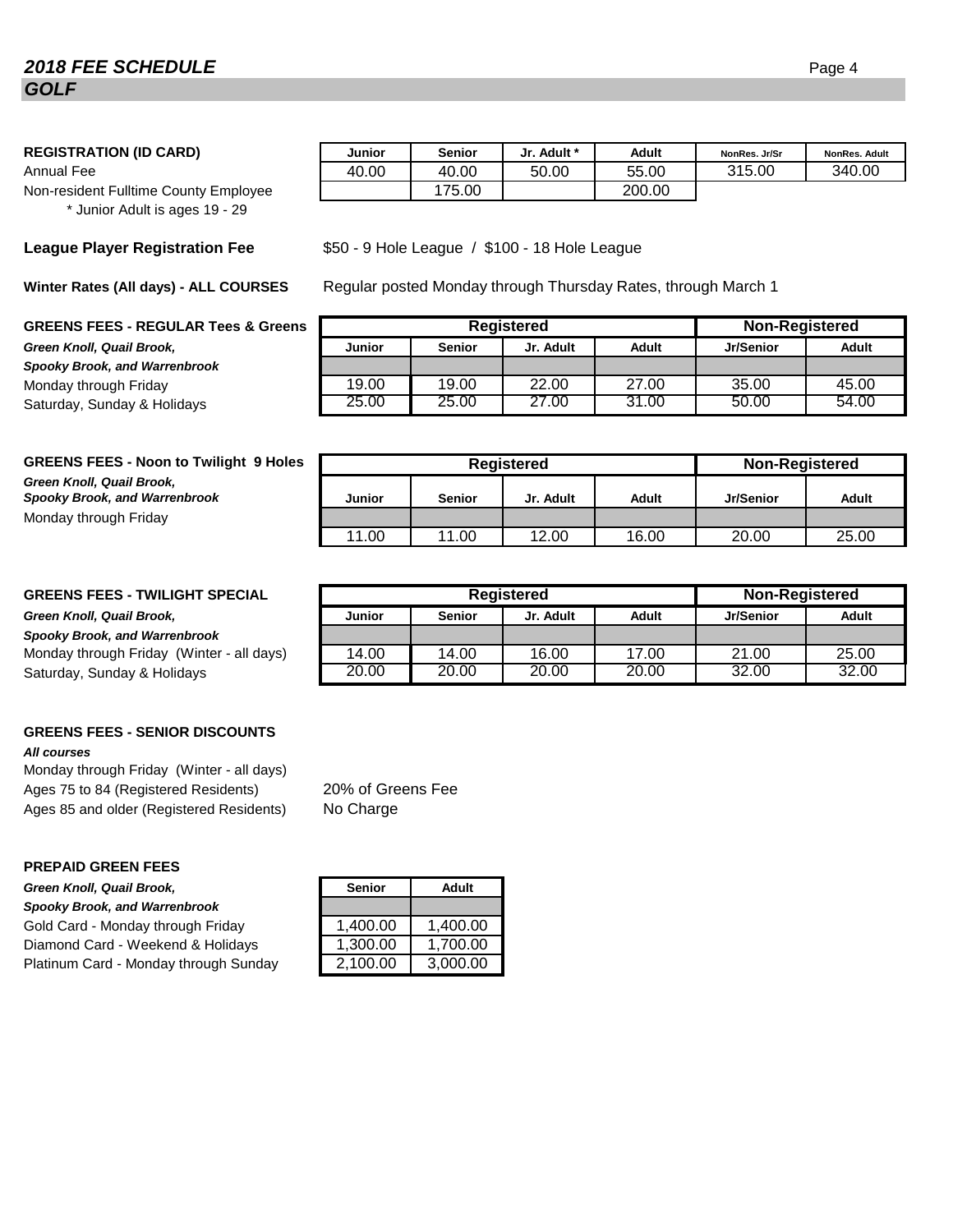# **2018 FEE SCHEDULE** Page 5 *GOLF - continued*

#### **GREEN FEES - Championship 18 Holes Neshanic Valley**

Monday through Friday (Winter - all days) Twilight Rate - after 3:00 p.m. Mon-Thurs Saturday, Sunday & Holidays Twilight Rate - after 3:00 p.m. *Fees include two passenger golf cart*

#### **GREEN FEES - Championship 9 hole Replay**

 $Neshanic$  *Valley* Monday through Friday (Winter - all days). Saturday, Sunday & Holidays *Fees include two passenger golf cart*

| <b>GREEN FEES - Academy Course - 9 holes</b> |  |  |  |  |  |
|----------------------------------------------|--|--|--|--|--|
| <b>Neshanic Valley</b>                       |  |  |  |  |  |
| All Days - 9 holes                           |  |  |  |  |  |
| All Davs - 9 holes Replay                    |  |  |  |  |  |

| 7 w Dayo | <b>U</b> HOIGU HOPIUY       |  |
|----------|-----------------------------|--|
|          | Saturday, Sunday & Holidays |  |

|        | <b>Registered</b> |        | <b>Non-Registered</b> |
|--------|-------------------|--------|-----------------------|
| Jr/Sr. | Adult             | Jr/Sr. | Adult                 |
| 45.00  | 55.00             | 65.00  | 70.00                 |
| 30.00  | 40.00             | 45.00  | 50.00                 |
| 65.00  | 65.00             | 85.00  | 85.00                 |
| 45.00  | 45.00             | 60.00  | 60.00                 |

|        | Registered |        | Non-Registered |
|--------|------------|--------|----------------|
| Jr/Sr. | Adult      | Jr/Sr. | Adult          |
| 20.00  | 25.00      | 30.00  | 30.00          |
| 30.00  | 30.00      | 40.00  | 40.00          |

| <b>GREEN FEES - Academy Course - 9 holes</b> | Registered |       | <b>Non-Registered</b> |       |
|----------------------------------------------|------------|-------|-----------------------|-------|
| Neshanic Valley                              | Jr/Sr.     | Adult | Jr/Sr.                | Adult |
| All Days - 9 holes                           | 15.00      | 15.00 | 25.00                 | 25.00 |
| All Days - 9 holes Replay                    | 12.00      | 12.00 | 12.00                 | 12.00 |
| Saturday, Sunday & Holidays                  | 17.00      | 17.00 | 27.00                 | 27.00 |

#### **Effective June 1 - September 1**

| <b>GREEN FEES - Championship 18 holes</b> | <b>Registered</b> |       | <b>Non-Registered</b> |       |
|-------------------------------------------|-------------------|-------|-----------------------|-------|
| <b>Neshanic Valley</b>                    | Jr/Sr.            | Adult | Jr/Sr.                | Adult |
| Super Twilight Rate - after 5:00pm        |                   |       |                       |       |
| Monday through Friday                     | 25.00             | 30.00 | 35.00                 | 40.00 |
| Saturday, Sunday & Holidays               | 35.00             | 35.00 | 45.00                 | 45.00 |
| Fees include two-passenger golf cart      |                   |       |                       |       |

#### **Effective June 1 - September 1**

| <b>GREEN FEES - Lake 9 Holes</b>                            | Registered |       | <b>Non-Registered</b> |       |
|-------------------------------------------------------------|------------|-------|-----------------------|-------|
| <b>Neshanic Valley</b><br>Weekend Early Bird - 6am - 7:30am | Jr/Sr.     | Adult | Jr/Sr.                | Adult |
| Saturday, Sunday & Holidays                                 |            |       |                       |       |
| Fees include two-passenger golf cart                        | 33.00      | 33.00 | 43.00                 | 43.00 |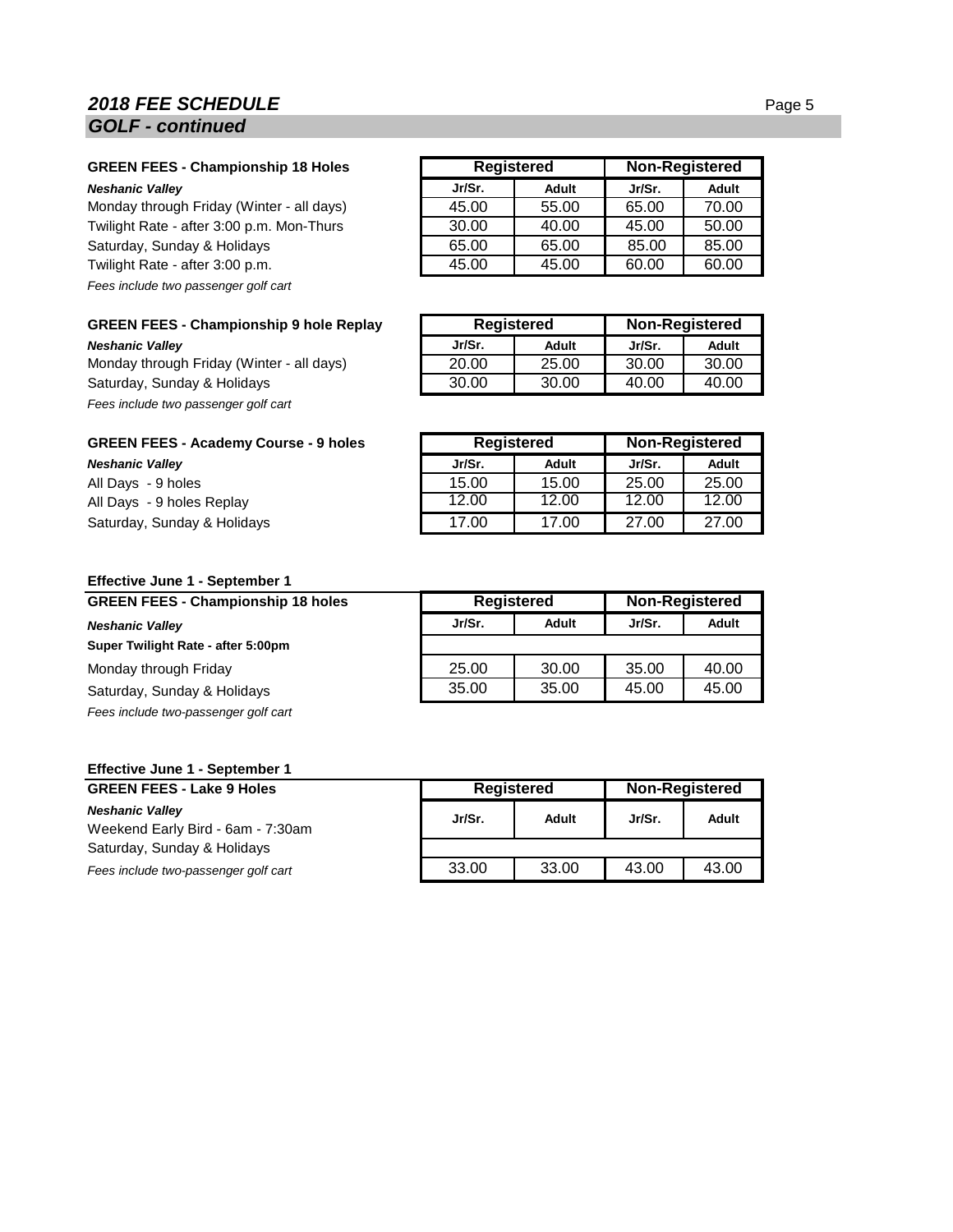# **2018 FEE SCHEDULE** Page 6 *GOLF - continued*

| <b>OUTING FEE (NVGC only)</b>              |          |                                      |                                               |  |
|--------------------------------------------|----------|--------------------------------------|-----------------------------------------------|--|
| Shotgun start - 100 players and more       |          |                                      |                                               |  |
| Shotgun start - Less than 100 players      |          | 85.00 per golfer<br>90.00 per golfer |                                               |  |
|                                            |          |                                      |                                               |  |
| <b>LEARNING CENTER - Neshanic Valley</b>   |          |                                      |                                               |  |
| Range Balls - Bucket                       | 6.00     | 9.00                                 | 12.00                                         |  |
| Daily Pass                                 | 35.00    |                                      |                                               |  |
| Season Pass                                | 550.00   |                                      |                                               |  |
| Callaway Performance Center - Club Fitting | 100.00   |                                      |                                               |  |
|                                            |          |                                      |                                               |  |
| <b>PRACTICE/DRIVING RANGE</b>              |          |                                      |                                               |  |
| <b>Spooky Brook and Quail Brook</b>        |          |                                      |                                               |  |
| <b>Bucket Balls</b>                        | 6.00     |                                      |                                               |  |
| <b>GOLF LESSONS</b>                        | 1/2 Hour | 1 Hour                               |                                               |  |
| Individual                                 | 55.00    | 100.00                               |                                               |  |
| Individual Series - 5 sessions             | 280.00   | 515.00                               |                                               |  |
| Multiple Student - 2-4 students            | 60.00    | NA                                   |                                               |  |
| Multiple Student - 5+ students             | 65.00    | ΝA                                   |                                               |  |
|                                            |          |                                      |                                               |  |
| <b>USGA HANDICAP SYSTEM</b>                | Register | Non-Reg.                             |                                               |  |
| <b>Annual Registration</b>                 | 40.00    | 50.00                                |                                               |  |
|                                            |          |                                      |                                               |  |
| YOUTH GOLF SCHOOL                          |          |                                      |                                               |  |
| 5-day two-hour school                      | 175.00   |                                      |                                               |  |
| 5-day six-hour school                      | 450.00   |                                      |                                               |  |
| 5-day seven-hour school for three weeks    | 1,850.00 |                                      |                                               |  |
|                                            |          |                                      |                                               |  |
| <b>RENTALS (excludes tax)</b>              |          |                                      |                                               |  |
| <b>Hand Cart</b>                           | 4.67     |                                      |                                               |  |
| Deluxe Golf Club Set with Bag              | 46.73    |                                      |                                               |  |
| POWER GOLF CAR RENTALS (excludes tax)      | 9 Hole   | 18 Hole                              |                                               |  |
| Single Rider - Mobility cart               | 7.48     | 12.15                                |                                               |  |
| Weekday Senior - Two Riders                | 12.15    | 23.36                                |                                               |  |
| <b>Two Rider</b>                           | 17.75    | 30.84                                |                                               |  |
| Single Rider - 9 holes - Regulation Course | 10.28    | NA.                                  |                                               |  |
| NVGC Academy - per person - 9 holes only   | 7.48     | NA.                                  |                                               |  |
| Mobility Impaired (NVGC Academy)           | 7.48     | NA.                                  |                                               |  |
|                                            |          |                                      |                                               |  |
| <b>GREEN FEES - GolfNow</b>                |          |                                      | \$7 more than the appropriate registered rate |  |

# **TEE TIME RESERVATION SYSTEM( excludes tax)** Annual, Full Access - Registered 35.00 Annual, Full Access - Non-Registered 75.00<br>Annual Full Access - Family (2 people) 50.00 Annual Full Access - Family (2 people) **GREENS FEES - Pitch & Putt - Green Knoll** Monday through Friday 10.00<br>Saturday, Sunday & Hoildays 11.00 Saturday, Sunday & Hoildays GOLF SIMULATER (one hour) 50.00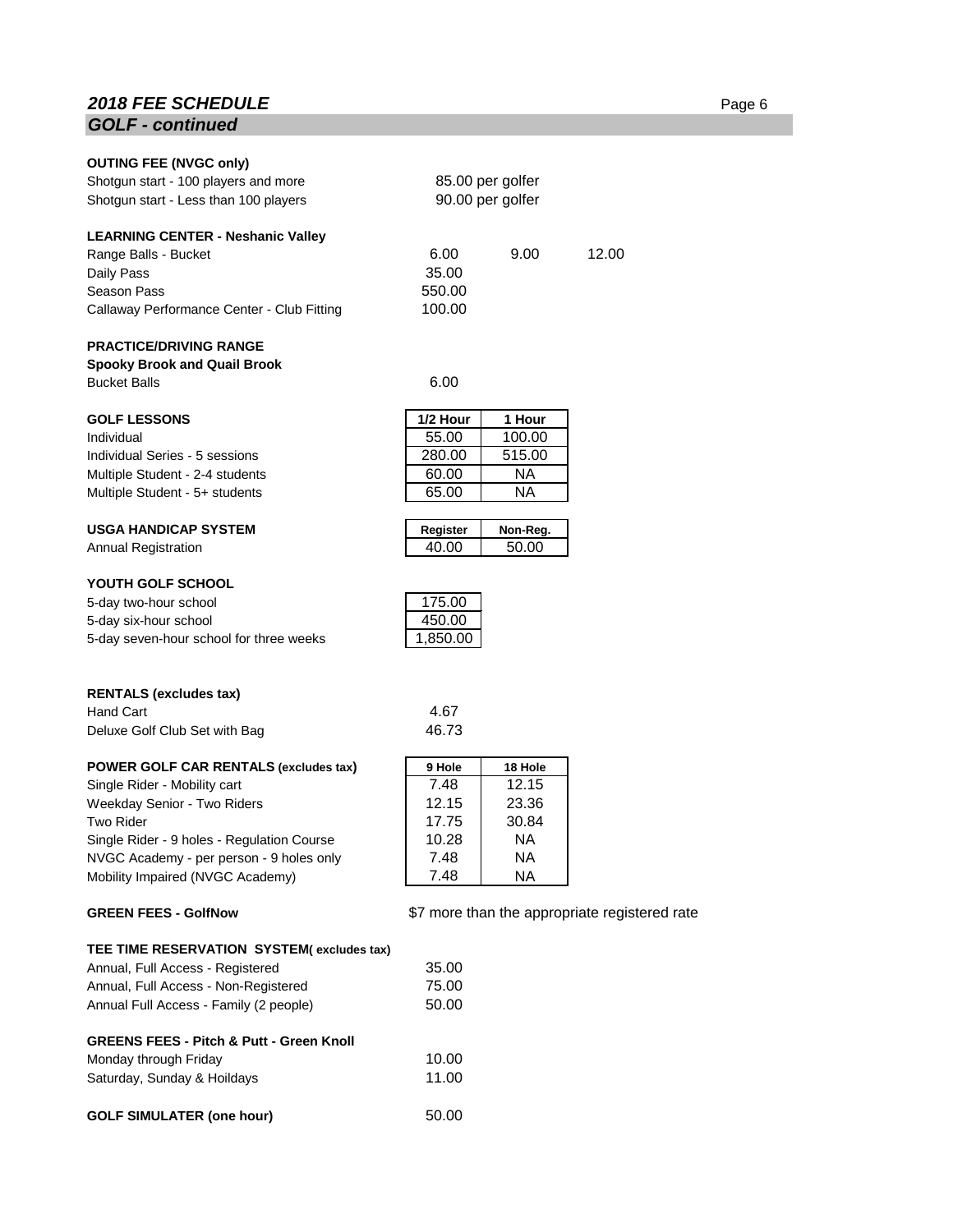#### *LORD STIRLING PARK - ROOM RENTALS ENVIRONMENTAL EDUCATION CENTER & STABLE*

## **CLASSROOM/AUDITORIUM/RING ANNEX Non-Profit Other**

| Group less 30; Weekday, Before 5:00 p.m.          | 50.00  | 100.00 |
|---------------------------------------------------|--------|--------|
| Group less 30; Weekday, After 5:00 p.m./weekends  | 125.00 | 175.00 |
| Group 31-100; Weekday, Before 5:00 p.m.           | 70.00  | 150.00 |
| Group 31-100; Weekday, After 5:00 p.m./Weekends   | 150.00 | 225.00 |
| Group Over 100; Weekday, Before 5:00 p.m.         | 100.00 | 170.00 |
| Group Over 100; Weekday, After 5:00 p.m./Weekends | 175.00 | 300.00 |

# *MINIATURE GOLF & PADDLEBOATS*

#### **Miniature Golf**

18-Hole Round of Golf Package of 10 Rounds 16.00 40.00 64.00 Camp/Group rate - 10 person minimum 5.00 per person

| Under Age 5 | Junior/Senior | Adult        |
|-------------|---------------|--------------|
| 2.00        | 5.00          | 8.00         |
| 10.00       | 10.00         | <b>CA 00</b> |

| <b>Paddleboats</b>         | Regular | <b>Duck Shaped</b> |
|----------------------------|---------|--------------------|
| 30 Minute Rental, plus tax | 9.36    | 12.16              |

Camp/Group, plus tax - 10 Person minimum | 6.55 6.55

# **Golf and Paddleboat Combo**

Lost Life Jacket 15.00

#### **Mischief Night Madness**

10.00 per family 8.00 per couple

#### **NORTH BRANCH TRAINING ROOM RENTAL**

Government/Non-profit (Up to 30 participants) Government/Non-profit (31 - 75 participants) Other Groups (Up to 30 participants) Other Groups (31 - 75) participants)

| <b>Evening</b> |
|----------------|
| 125.00         |
| 150.00         |
| 175.00         |
| 225.00         |
|                |

8.00 Camp/Group Rate

8.00 per Youth

10.00 per Adult

#### *PICNIC AREAS*

| <b>GROUP AREAS &amp; FACILITIES</b>                                    | <b>Resident</b> | <b>Non-Resident</b> |
|------------------------------------------------------------------------|-----------------|---------------------|
| Group Size 20-49                                                       | 45.00           | 90.00               |
| Group Size 50-100                                                      | 70.00           | 140.00              |
| Group Size 101-200                                                     | 110.00          | 220.00              |
| Group Size 201-300                                                     | 160.00          | 320.00              |
| Group Size 300+                                                        | 235.00          | 470.00              |
| Pavilion - Duke Island Park & Colonial Park<br>(addition to group fee) | 65.00           | 130.00              |
| Pavilion - North Branch Park (addition to group fee)                   | 40.00           | 80.00               |
| <b>CLEAN-UP BOND</b>                                                   |                 |                     |
| Group Size 50-100                                                      | 50.00           | 50.00               |
| Group Size 101-200                                                     | 100.00          | 100.00              |
| Group Size 201-300                                                     | 200.00          | 200.00              |
| Group Size more than 300                                               | 300.00          | 300.00              |

Individual and small group areas provided within multi-use parks

No Charge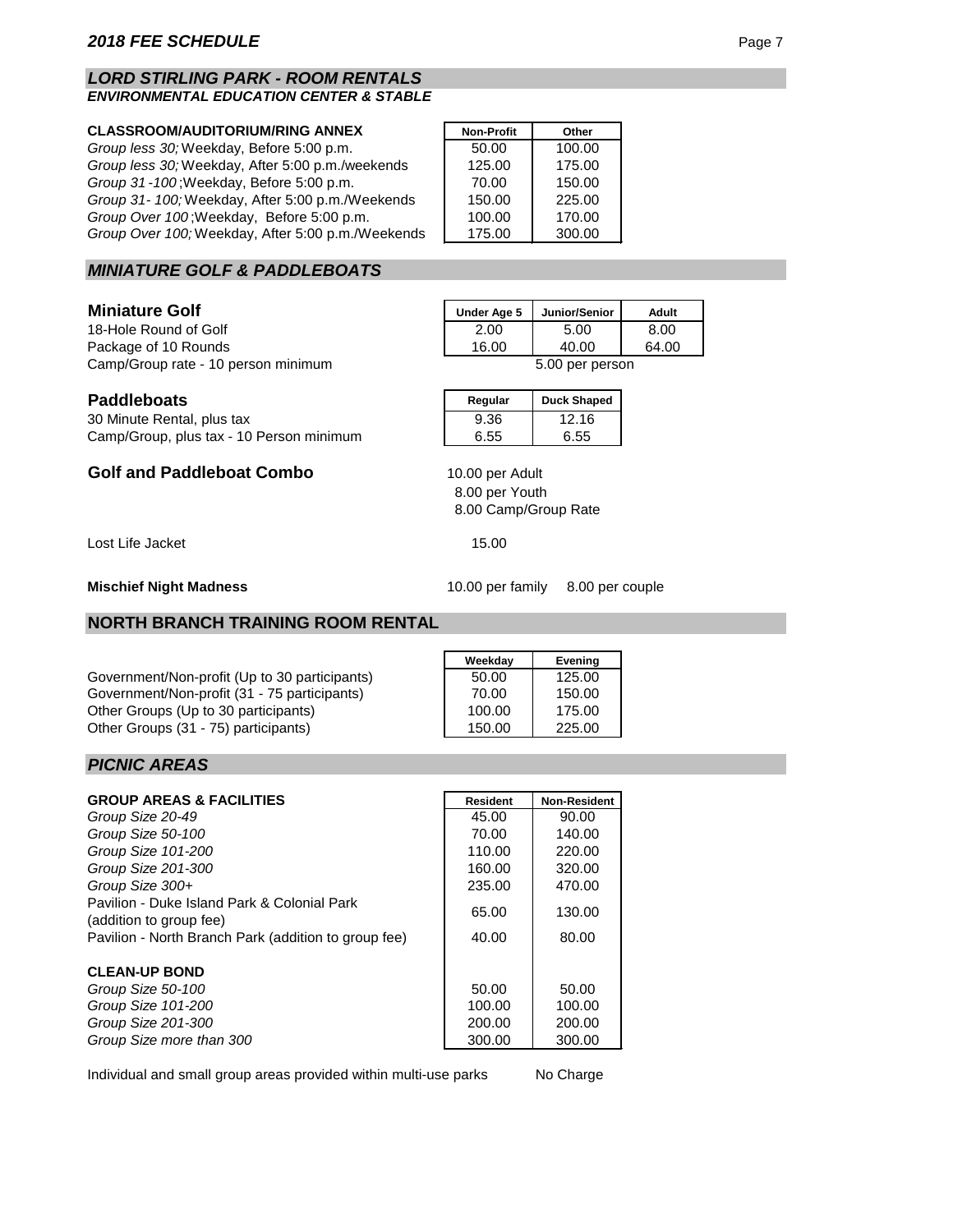# *OVERNIGHT CAMPING - Scout Troop*

#### **WEEKEND ADVANCED PERMIT**

#### 30.00 per date

#### *POOL - Warrenbrook*

#### $SEASONAL PASS$

Family - First 3 members Family - Next Additional Family - All remaining members Couple - Adult, Age 18-59. Couple - Adult, Age 60+ Single - Age 4-59 Single - Age 60+ County Resident ID Card Weekday Evening Pass Children, age 3 and younger

| Pre-Season | In-Season |
|------------|-----------|
| 325.00     | 355.00    |
| 70.00      | 80.00     |
| 40.00      | 50.00     |
| 230.00     | 250.00    |
| 170.00     | 190.00    |
| 115.00     | 125.00    |
| 85.00      | 95.00     |
| 45.00      | 45.00     |
| 60.00      | 60.00     |
| No Fee     | No Fee    |

40.00 per person

#### **AUGUST through LABOR DAY POOL PASS**

# **DAILY ADMISSION FEES**<br>
Children, age 3 and younger<br>
Weekday | Weekend/Hol

Children, age 3 and younger No Fee No Fee Youth (age 4-17) with ID Card 3.00 4.00 Youth (age 4-17) - NO Card  $\begin{array}{|c|c|c|c|c|c|c|c|c|} \hline \end{array}$  6.00 8.00 Seniors (age 60+) with ID Card 3.00 4.00 Seniors (age 60+) - NO Card 6.00 8.00 Adult (age 18-59) with ID Card 5.00 6.00 Adult (age 18-59) - NO Card 10.00 12.00

#### **SWIMMING INSTRUCTION**

70.00 per class

# *RECREATION PROGRAMMING*

**YOGA - Advanced Beginner (75 Mins) 100.00** Beginner (60 Mins) 80.00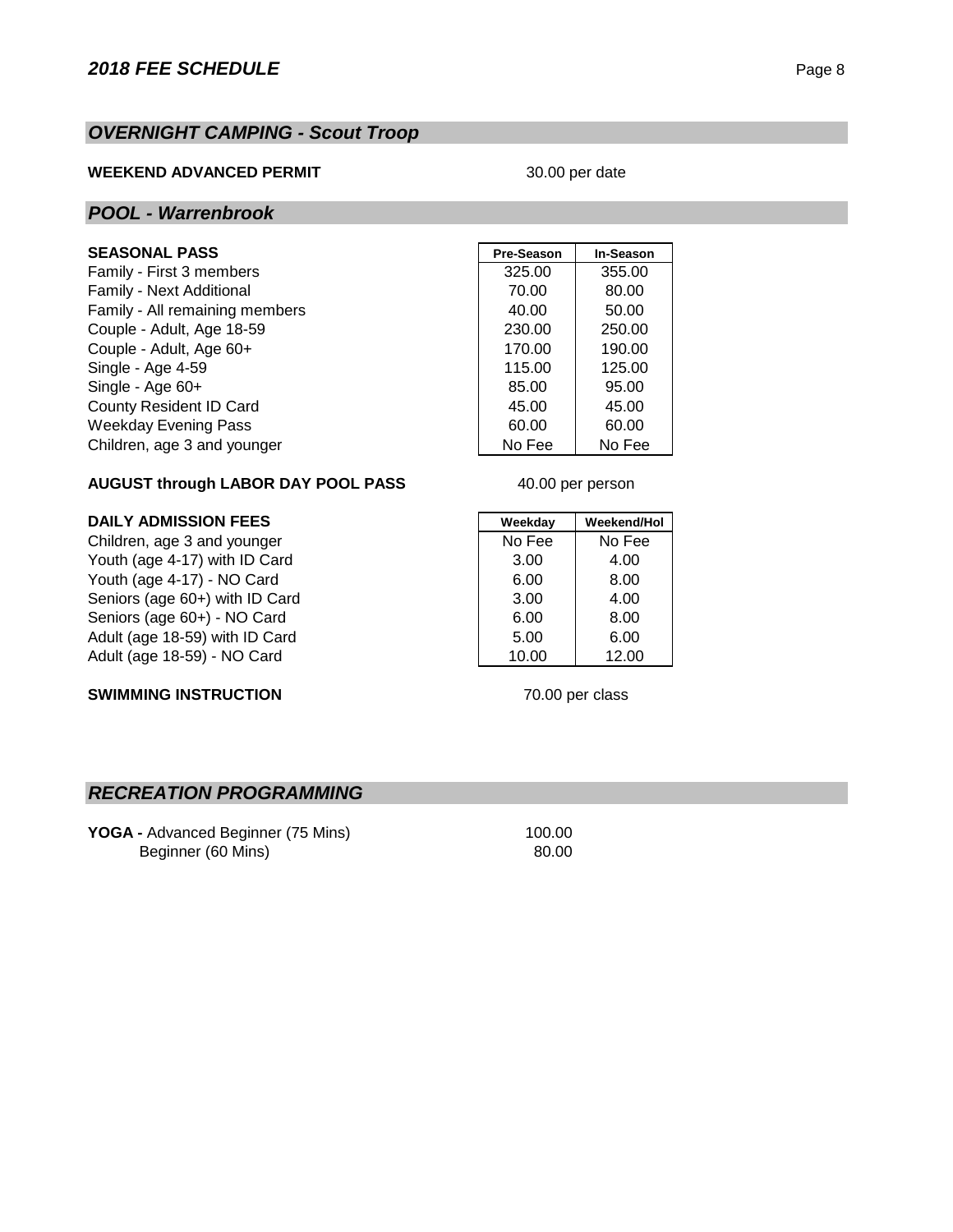# *ROLLER HOCKEY RINK*

| <b>LEAGUES - 2 Hour Period</b>                |
|-----------------------------------------------|
| <b>With Lights</b>                            |
| <b>TOURNAMENTS</b>                            |
| <b>CONCESSION (Food/Non-alcohol beverage)</b> |

# *SHOWMOBILE*

 **Government/Non-Profit Organizations**

**RENTAL & LABOR time inclusive** 4 Hours or Less 4 to 8 Hours Rate over 8 hours Rain Date

1,000.00 per date 500.00 per date 50.00 per hour additional 100.00

# *SPECIAL EVENT*

|                                                                                 | <b>Resident</b> | <b>Non-Resident</b>                      |  |
|---------------------------------------------------------------------------------|-----------------|------------------------------------------|--|
| <b>SINGLE DATE EVENT</b>                                                        | 400.00          | 800.00                                   |  |
| Each additional date                                                            | 150.00          | 300.00                                   |  |
| <b>Overnight Events</b>                                                         | 500.00          | 1000.00                                  |  |
| <b>Premium Advance Booking (In-County only)</b>                                 | 100.00          |                                          |  |
| <b>PRE-EVENT SETUP/POST EVENT CLEAN UP</b>                                      |                 | 50.00 per date                           |  |
| <b>CLEAN UP BOND</b>                                                            | 250.00          |                                          |  |
| <b>FAMILY ORGANIZATION CAMPOUTS</b><br>Per Unit - RV, Camper, Trailers          |                 | 30.00 per night in advance/40.00 on site |  |
| <b>FAIRGROUND LIGHTS</b>                                                        | 35.00 per hour  |                                          |  |
| <b>CONCESSIONS</b>                                                              |                 |                                          |  |
| 10 or less vendors                                                              |                 | Included in Permit Fee                   |  |
| $11 - 20$ vendors                                                               |                 | 300.00                                   |  |
| Over 20 vendors                                                                 |                 | 600.00                                   |  |
| <b>HORSE SHOWS</b>                                                              |                 |                                          |  |
| Single Date - 4H                                                                |                 | 65.00                                    |  |
| Single Date - Non-4H Organization                                               |                 | 110.00                                   |  |
| Each Additional Date - Non-4H Organization                                      |                 | 65.00                                    |  |
| <b>BANDSHELL</b>                                                                |                 |                                          |  |
| Recognized Non-Profit Organization                                              |                 | 60.00 per date                           |  |
| Special Event permit requests, not otherwise covered by the Fee Schedule, shall |                 |                                          |  |

**be charged a fee as determined by the Somerset County Park Commission**

50.00 125.00 per date 25.00 55.00 per date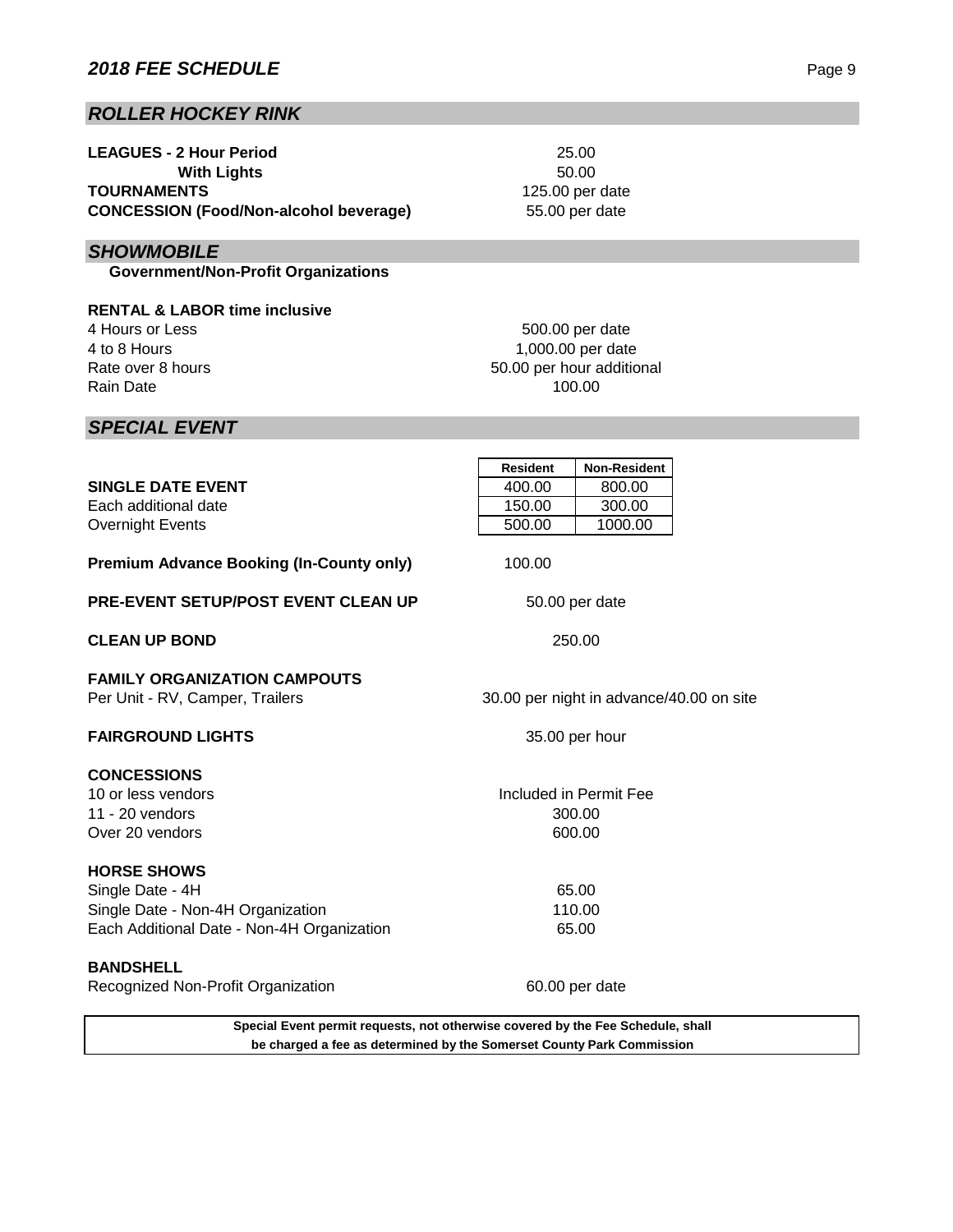# **STABLE**

| ᄓᆷᆔ                                                                                                                                                                              |                                                             |                                                           |                       |
|----------------------------------------------------------------------------------------------------------------------------------------------------------------------------------|-------------------------------------------------------------|-----------------------------------------------------------|-----------------------|
| <b>TESTING FEE</b>                                                                                                                                                               | <b>Resident</b><br>12.00                                    | <b>Non-County ID</b><br><b>NA</b>                         | Non-Resident<br>12.00 |
| <b>GROUP INSTRUCTION - 5 Weeks, 1 Hr classes</b>                                                                                                                                 | 187.50                                                      | 222.50                                                    | 262.50                |
| <b>GROUP INSTRUCTION</b><br>Junior Therapeutic Camp Riding (8 weeks)                                                                                                             | 192.00                                                      | NA                                                        | 288.00                |
| <b>ADDITIONAL REGISTRATION FEES</b><br><b>Enrollment After Closing Date</b><br>Change of Class Fee<br>Late Special Event Registration                                            | 20.00<br>10.00<br>5.00                                      |                                                           |                       |
| <b>SEMI-PRIVATE INSTRUCTION (fee for two people)</b><br>Book of Five Semi-Private Lessons (per person)                                                                           | 110.00<br>240.00                                            | 120.00<br>262.50                                          | 120.00<br>262.50      |
| <b>PRIVATE INSTRUCTION - Flat</b><br><b>Book of Five Private Lessons</b>                                                                                                         | 70.00<br>315.00                                             | 75.00<br>337.50                                           | 75.00<br>337.50       |
| <b>NON-COUNTY IDENTIFICATION CARD</b><br>"Grandfathered"<br>Non-Resident                                                                                                         | No Charge<br>170.00                                         |                                                           |                       |
| <b>GROUP RIDES</b><br>Youth Group - 10 people or less<br>Youth Group - 11 people or more, per person                                                                             | 350.00                                                      |                                                           |                       |
| Adult Group - 10 people or less<br>Adult Group - 11 people or more                                                                                                               | 380.00<br>33.00                                             |                                                           |                       |
| <b>INTRODUCTORY RIDES</b><br><b>NOVICE TRAIL RIDES</b><br><b>MOONLIGHT RIDES</b><br><b>BEGINNER TRAIL RIDE, plus tax</b><br><b>TROOP BADGE - per person</b>                      | <b>Resident</b><br>40.00<br>40.00<br>32.00<br>26.17<br>8.00 | Non-Resident<br>50.00<br>50.00<br>40.00<br>33.65<br>10.00 |                       |
|                                                                                                                                                                                  | <b>Resident</b>                                             | <b>Non-Resident</b>                                       |                       |
| <b>HACKING - Indoor &amp; Outdoor</b><br>Weekday - per hour, plus tax<br>Weekend - per hour, plus tax<br>Late Charge - per hour, plus tax<br>Package - 10 Rides (valid one year) | 21.50<br>24.30<br>7.48<br>195.33                            | 28.51<br>32.24<br>7.48<br>257.48                          |                       |
| <b>HACKING - Reserved Horse Fee</b><br>Weekday<br>Weekend                                                                                                                        | 5.00<br>10.00                                               |                                                           |                       |
| PONY RIDES - 1/2 hour<br>Weekday, plus tax<br>Weekend, plus tax<br>Package - 10 Rides (valid one year)<br>Group Lead Line - Two ponies - One hour                                | 10.28<br>11.22<br>97.66<br>60.00                            | 12.15<br>13.09<br>115.42                                  |                       |
| <b>PONY PARTY</b><br>Each additional youth participant<br>Extra Pony<br>Invitations, plus tax                                                                                    | 175.00<br>5.00<br>20.00<br>0.47ea                           | 250.00<br>7.50<br>20.00<br>1.87/pack5                     |                       |
| <b>HAPPY TRAILS BIRTHDAY PACKAGE</b>                                                                                                                                             | 225.00                                                      | 300.00                                                    |                       |
| <b>STABLE PONY PALS</b><br>2-4 yr. old w/ parent - 30 min. program<br>each additional sibling<br>5-7 yr. old w/ parent - 60 min. program<br>each additional sibling              | 5.00<br>3.00<br>10.00<br>5.00                               |                                                           |                       |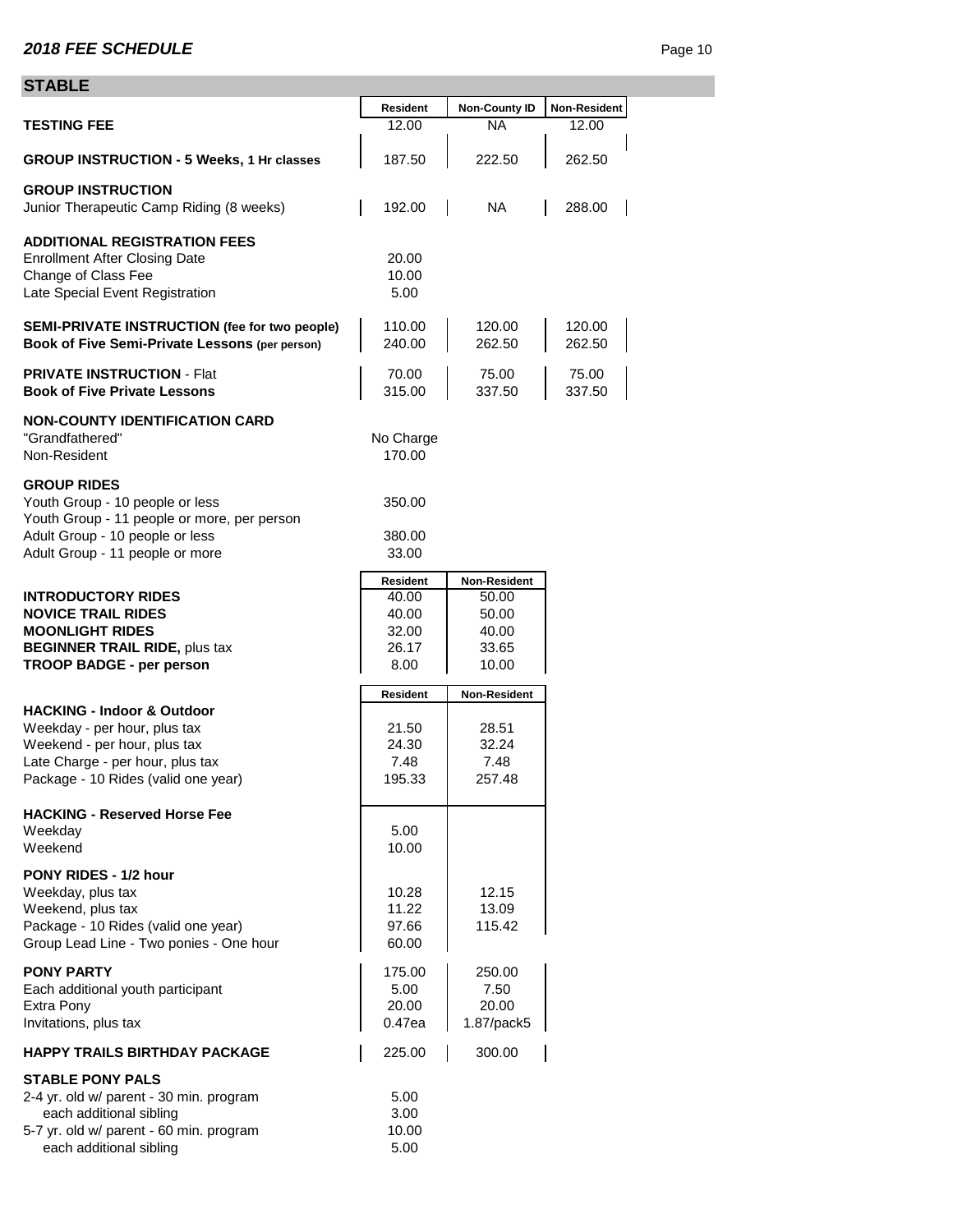# **STABLE (continued)**

| <b>STABLE MEET THE PONIES PROGRAM</b> |        |  |
|---------------------------------------|--------|--|
| 7-9 yr. old - 90 min. program         | 15.00  |  |
| each additional sibling               | 10.00  |  |
|                                       |        |  |
| <b>SILVER STIRRUPS</b>                | 15.00  |  |
| <b>GOLDEN GROOMERS</b>                | 8.00   |  |
|                                       |        |  |
| <b>STABLE GUIDED TRAIL RIDES</b>      | 45.00  |  |
| STABLE APPRENTICE INSTRUCTOR PROGRAM  | 150.00 |  |
|                                       |        |  |
| <b>STABLE HORSE HERD OBSERVATION</b>  | 5.00   |  |
|                                       |        |  |

|                             | <b>Resident</b> | <b>Non-Resident</b> |
|-----------------------------|-----------------|---------------------|
| <b>SUMMER WORKSHOP</b>      |                 |                     |
| One week                    | 300.00          | 450.00              |
| Two weeks                   | 250.00          | 387.50              |
| <b>HORSE CARE WORKSHOPS</b> | 60.00           | 90.00               |
| <b>CAMP STIRLING</b>        | 120.00          | 130.00              |

| <b>HORSE SHOW ENTRY</b> | <b>Per Class</b> | Jumping        |
|-------------------------|------------------|----------------|
| Junior                  | 10.00            | 12.00          |
| Adult                   | 12.00            | 14.00          |
|                         |                  |                |
|                         | <b>Dealders</b>  | Main Danisland |

|                                                     | Resident | <b>Non-Resident</b> |
|-----------------------------------------------------|----------|---------------------|
| <b>TRAIL PERMITS - Annual</b>                       | 20.00    | 30.00               |
| <b>TRAIL PERMIT - One Time</b>                      | 10.00    | 15.00               |
| <b>TRAIL CARD REPLACEMENT</b>                       | 3.00     | 3.00                |
|                                                     |          |                     |
| <b>INDOOR RING RIDING - Private Horse</b>           | 14.02    |                     |
| per hour, plus tax                                  |          |                     |
| <b>PRIVATE HORSE CROSS COUNTRY COURSE (2 hours)</b> | 20.00    |                     |
|                                                     |          |                     |
| <b>HAY RIDES</b>                                    |          |                     |
| Group - 10 people or less                           | 100.00   |                     |
| Group - 11 people or more, per person               | 10.00    |                     |
|                                                     |          |                     |
| <b>HAY RIDE with 30 MINUTE CAMP FIRE</b>            |          |                     |
| Group - 10 People or less                           | 150.00   |                     |
| Group - 11 people or more, per person               | 15.00    |                     |
| Additional Camp Fire Time Per 30 Minute Segment     | 50.00    |                     |
| <b>BARN TOUR - Per person</b>                       | 3.00     |                     |
|                                                     |          |                     |
| <b>EQUINE ART CLASS</b>                             | 50.00    |                     |
|                                                     |          |                     |
| <b>CLOTHING RENTAL</b>                              |          |                     |
| Hat & Boot - Single Rental, plus tax                | 3.74     |                     |
| 10 Hat & Boot Rental Package, plus tax              | 33.64    |                     |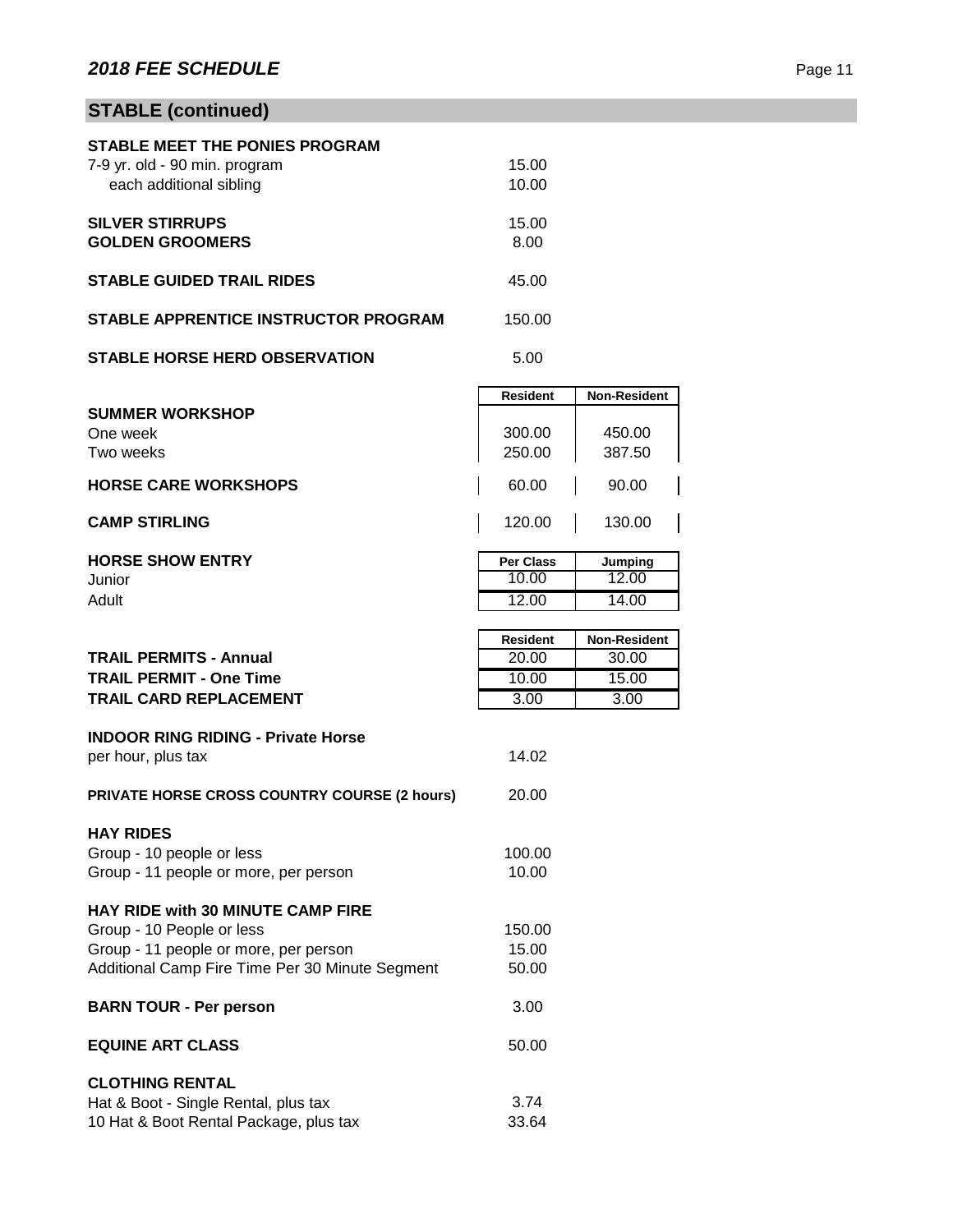# **STABLE (continued)**

| <b>CROP SALES, plus tax</b>                               | 8.41     |            |
|-----------------------------------------------------------|----------|------------|
| <b>Stocking Stuffer book of four (Resident)</b>           | 84.00    |            |
| <b>Stocking Stuffer book of four (Non-Resident)</b>       | 114.00   |            |
| <b>AUDIO/VISUAL EQUIPMENT RENTAL</b>                      | 5.00     |            |
| <b>KITCHEN AREA - Ring Annex</b>                          | 10.00    |            |
| <b>FRIENDS REIMBURSEMENT -SPECIAL EVENTS</b>              | One Hour | 1 1/2 Hour |
| Flat                                                      | 20.00    | 30.00      |
| Jumping                                                   | 25.00    | 37.50      |
| <b>BOARDING</b>                                           |          |            |
| Main Barn - Monthly Full Box Stall, including tax         | 780.00   |            |
| Daily, including tax                                      | 32.50    |            |
| Private lesson w/ Staff or Instructor                     | 55.00    |            |
| Semi-Private lesson (2-3 riders - per rider)              | 45.00    |            |
| <b>Schooling by Staff</b>                                 |          |            |
| Lunging by staff (15 min. prep, 30 min lunge)             | 55.00    |            |
| Ground work (45 minutes)                                  | 55.00    |            |
| Under Saddle (15 min. prep, 30 min. ride)                 | 55.00    |            |
| <b>Grooming by Staff</b>                                  |          |            |
| General Grooming (30 minutes)                             | 35.00    |            |
| Body Clipping (1 hour)                                    | 100.00   |            |
| Each Additional 30 minutes clipping                       | 50.00    |            |
| Assisting Vet or Farrier w/horse (other than leading to   |          |            |
| shoeing or vet area. i.e. holding, jogging for soundness, |          |            |
| etc. per 15 min. or part thereof                          | 17.50    |            |
| Injury Treatment of wounds, wrapping, soaking,            |          |            |
| poulticing, etc. per 15 min. or part thereof              | 17.50    |            |
| <b>Blanketing</b>                                         |          |            |
| Per Month                                                 | 100.00   |            |
| Per Day                                                   | 3.75     |            |
| <b>Laundry Service</b>                                    |          |            |
| Washer or Dry per load (towels, saddle pads, wraps)       | 10.00    |            |
| Wash & Dry per Stable Sheet                               | 12.00    |            |
| Wash & Dry per Blanket                                    | 20.00    |            |
| Folding Laundry/rolling wraps* per load                   | 17.50    |            |
| *if more than 8 leg wraps additional \$17.50/15 min       | 17.50    |            |
| <b>Turnout Boots</b>                                      |          |            |
| Per Month                                                 | 50.00    |            |
| Per Day                                                   | 2.50     |            |
| <b>FLSS Retirement Boarding</b>                           |          |            |
| FLSS Monthly Retirement - Stall                           | 565.00   |            |
| <b>FLSS Monthly Retirement - Pasture</b>                  | 378.00   |            |
| Horse Trailer Parking per month                           | 60.00    |            |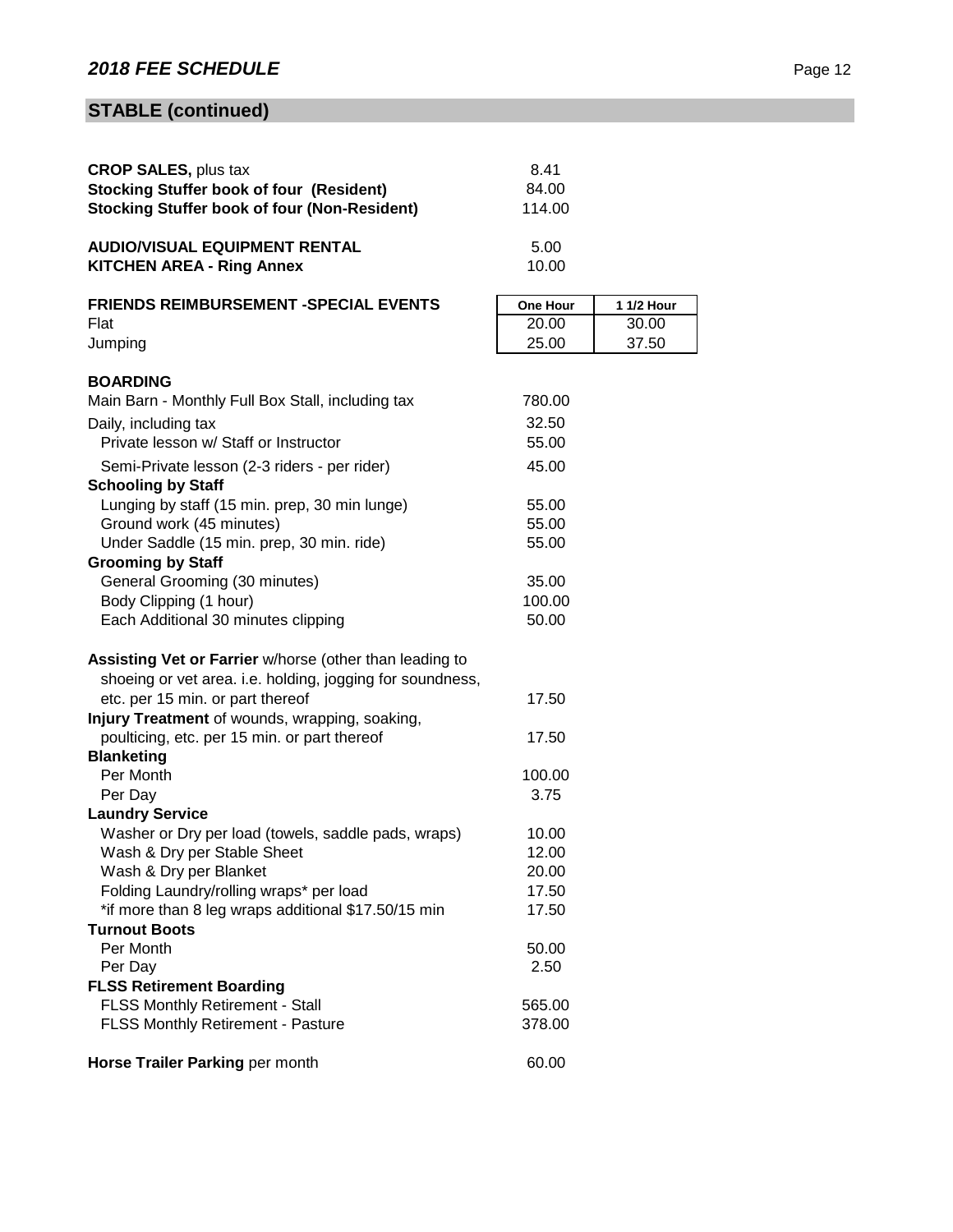# **STABLE (continued)**

|                                                 | <b>Resident</b> | Non-Resident |
|-------------------------------------------------|-----------------|--------------|
| <b>Horse Fan Program</b>                        | 12.00           | 15.00        |
|                                                 | Additional      | Additional   |
| Scout Hay Ride Weekday (with Horse Fan Program) | \$5/scout       | \$5/scout    |
|                                                 | Additional      | Additional   |
| Scout Hay Ride Weekend (with Horse Fan Program) | \$8/scout       | \$8/scout    |
| Scout Hay Ride & Camp Fire Weekday              | Additional      | Additional   |
| (with Horse Fan Program)                        | \$8/scout       | \$8/scout    |
| Scout Hay Ride & Camp Fire Weekend              | Additional      | Additional   |
| (with Horse Fan Program)                        | \$12/scout      | \$12/scout   |
|                                                 |                 |              |

#### **Equine Assisted Therapy Horse Rental**

1-hour horse rental (non-mounted) 20.00